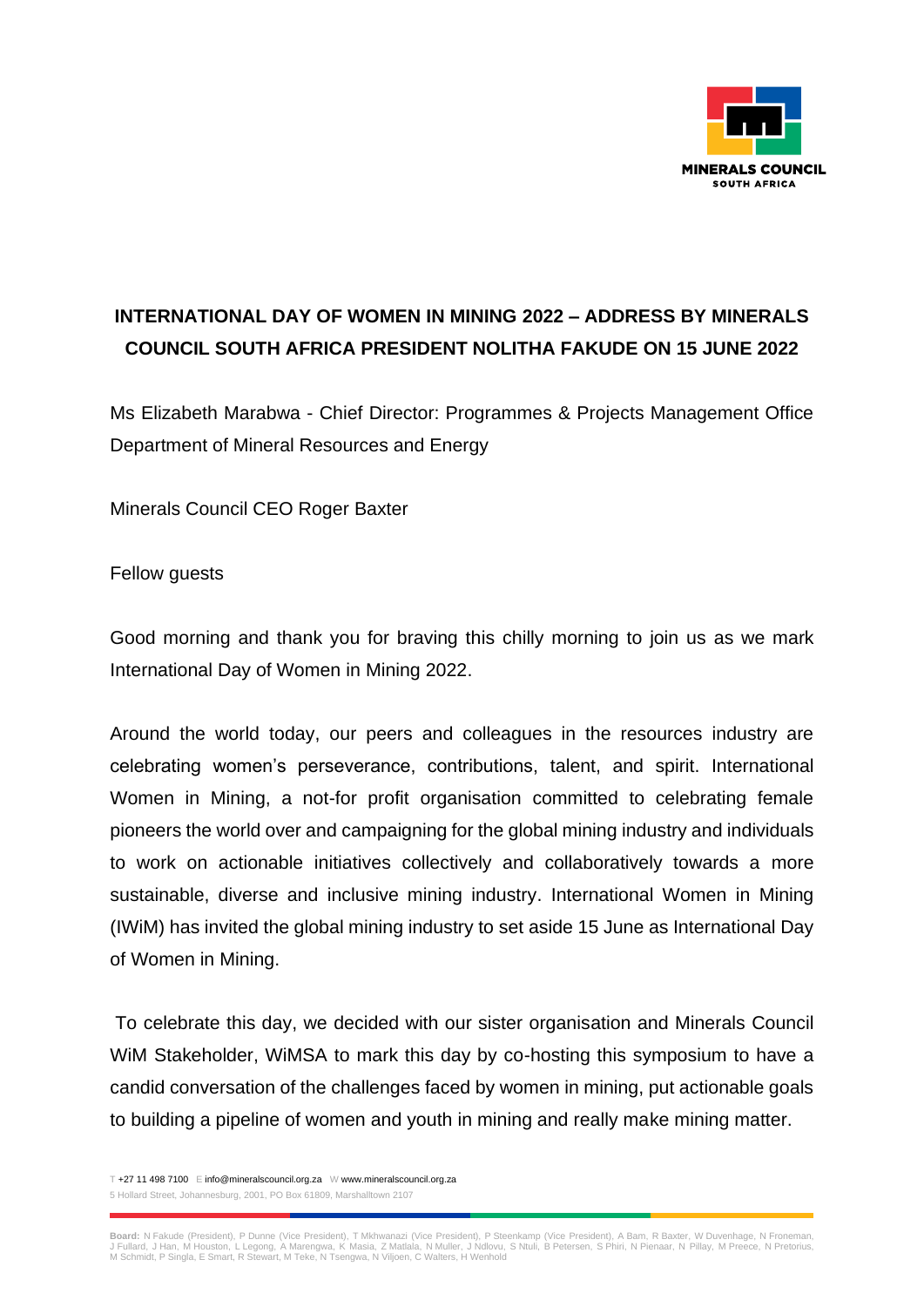

In South Africa, as we celebrate Youth Day tomorrow, our diversity and inclusion programmes must extend to young women in our companies and organisations to give them the support and encouragement they need to make mining a long-term career choice.

While women are well represented in tertiary institutions, this changes as they join mining companies and our industry as men are promoted ahead of women, in most instances reflecting unconscious or conscious bias that so many companies are working to address through programmes and policies.

If we, as an industry, intend reaching our targets for women representation in mining, we must act more than we talk, and actively recruit, train, and retain women in our businesses, developing clear career paths so that women are full represented in all layers of our businesses.

Since 1996, when women were first legally allowed to work underground in mining operations in SA, the industry now employs 64,500 women out of a total workforce of nearly 460,000, which translates to just 14%. The global number is between 15% and 20%, which indicates we have some way to go.

The Minerals Council and its members have set targets to at least double the percentage of women in mining by 2025, reaching 30% to 40% women representation across the industry. This is a stretch target set in 2020.

In the next decade, we are targeting 50% women representation in management. For these targets to be met we must make the industry attractive for women to build thriving careers.

Research has shown diverse companies perform better financially. In 2021, Harvard Business School noted that on average, companies that increased women representation by 10% boosted their revenues by 10%.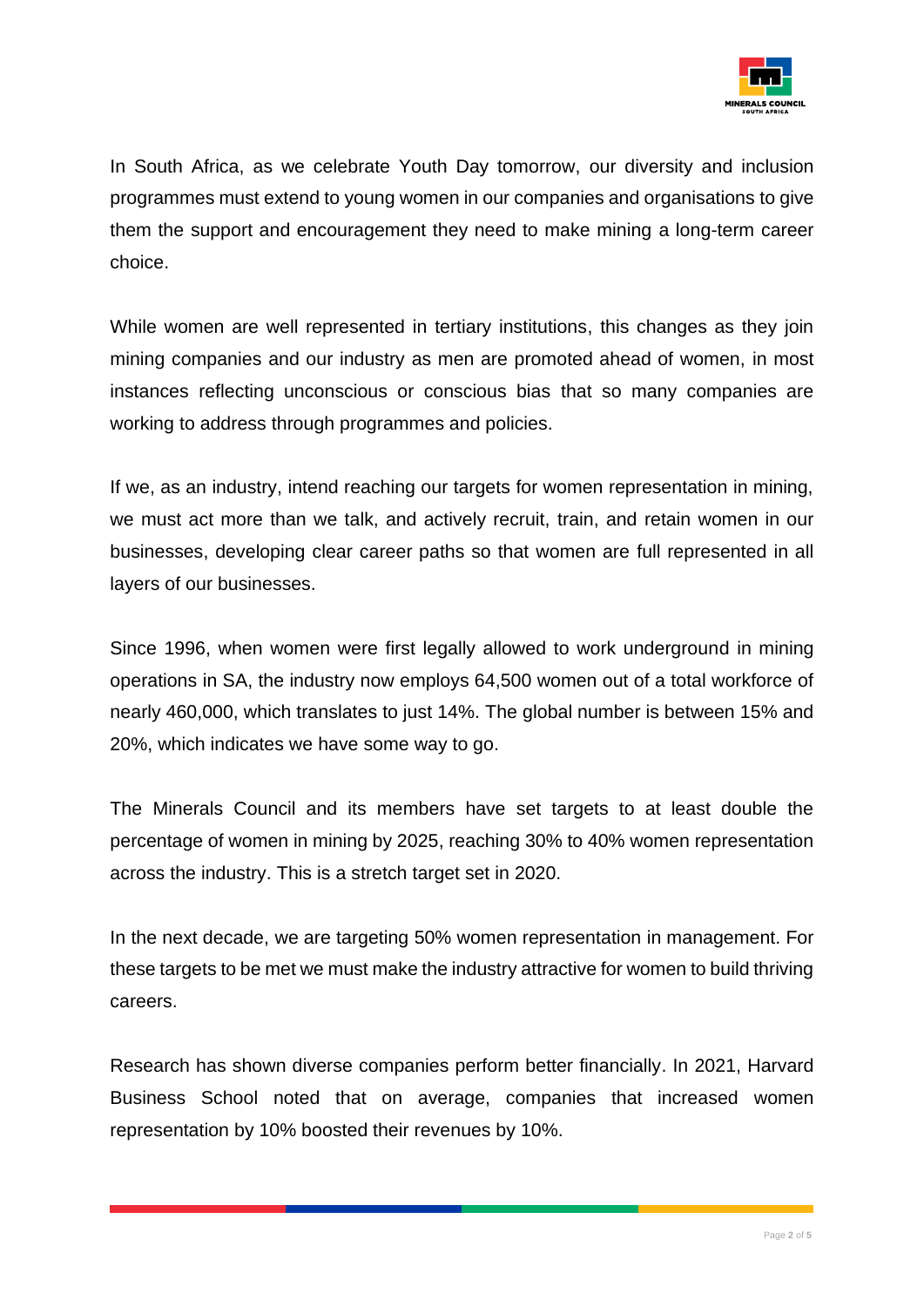

A McKinsey & Company study showed that companies that have gender-diverse executive teams outperform their peers by 20%.

In SA, most mining boards are reflecting race and gender.

McKinsey's 2019 study encompassing more than 1,000 large companies in 15 countries showed that firms in the top quartile for gender diversity on executive teams were 25 percent more likely to have above-average profitability than companies in the fourth quartile.

The Minerals Council and its members are actively working on diversity and inclusion programmes, and a key part of this is highlighting the role women play in making mining matter for broader society.

In a male-dominated industry, remarkable achievements and successes by women must be celebrated, raising awareness for all women that this is an industry in which they can make a difference, be recognised for their contribution, and blaze a trail for others.

There are six companies on the JSE headed by women, three of which are in mining. These are Exxaro Resources, Anglo American Platinum and Kumba Iron Ore.

The perception, and in some cases the lived reality, of mining is that it is a tough, sweaty industry that needs physical strength to operate heavy and difficult equipment. A key area of work in the Minerals Council and its 78 member companies and associations alongside research institutions is to modernise mining, making it safer and accessible to everyone working it the sector.

Early this year, the Minerals Council Women in Mining Leadership Forum sought to acknowledge the crucial role modernisation plays in making mining attractive to women, while accelerating transformation and growth within the industry.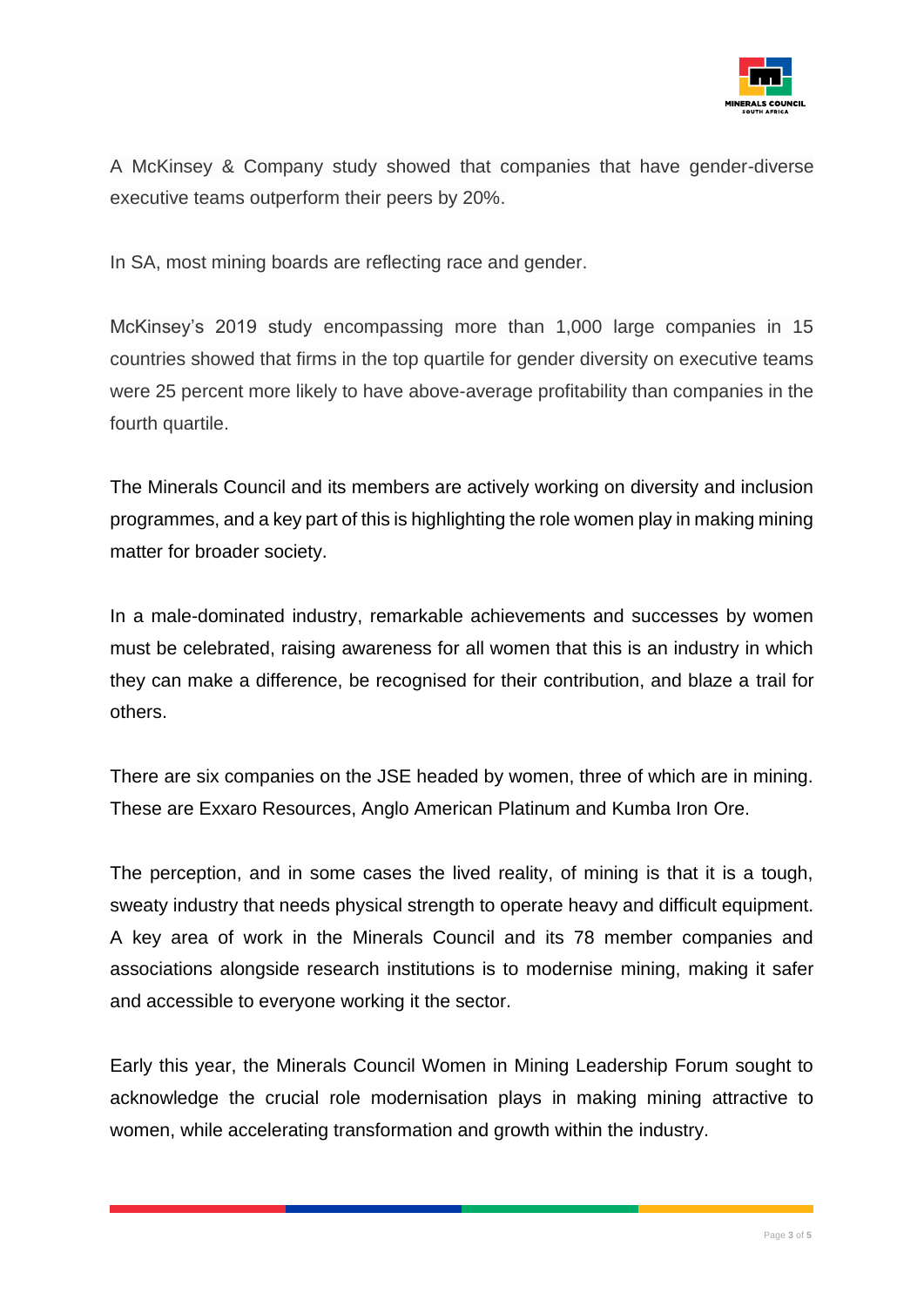

Through the Women in Mining Modernisation Heroes campaign, we honoured and celebrated these unsung women heroes in the industry who work tirelessly to create an environment in which more women can participate and realise their potential through innovation and technology.

Zero harm goes beyond mining safely without injuries and fatalities so that every employee feels secure in their job. The zero-harm culture includes the psychological well-being of all employees, particularly women, knowing that they will not be bullied or subjected to demeaning sexist and racist behaviours from their colleagues.

The sobering release of Rio Tinto's external report in February 2022 on workplace culture at its global operations, highlighted the extent of bullying, sexual harassment, racism, and discrimination throughout the company. Rio Tinto must be applauded for its bravery in releasing the report and owning the problem that is manifest throughout our industry and certainly is not ringfenced to a single company.

The Rio Tinto made us all look at our own companies with sharper eyes where we have the same problems that need urgent attention and action.

Preventing gender-based violence and femicide is the first of the Minerals Council's seven foundational measures, which affirms zero tolerance of this scourge.

I must stress that these problems are not unique to mining, which reflects the societies in which we operate and from which we draw our labour.

The release of South Africa's crime statistics earlier this month (June) reflects the depressing reality of our societal ills. In the first three months of 2022, 10,818 people were raped, of whom 4,653 were raped at home or in the home of the rapist. Public spaces are dangerous for women, while alcohol played a role in nearly 1,300 rapes.